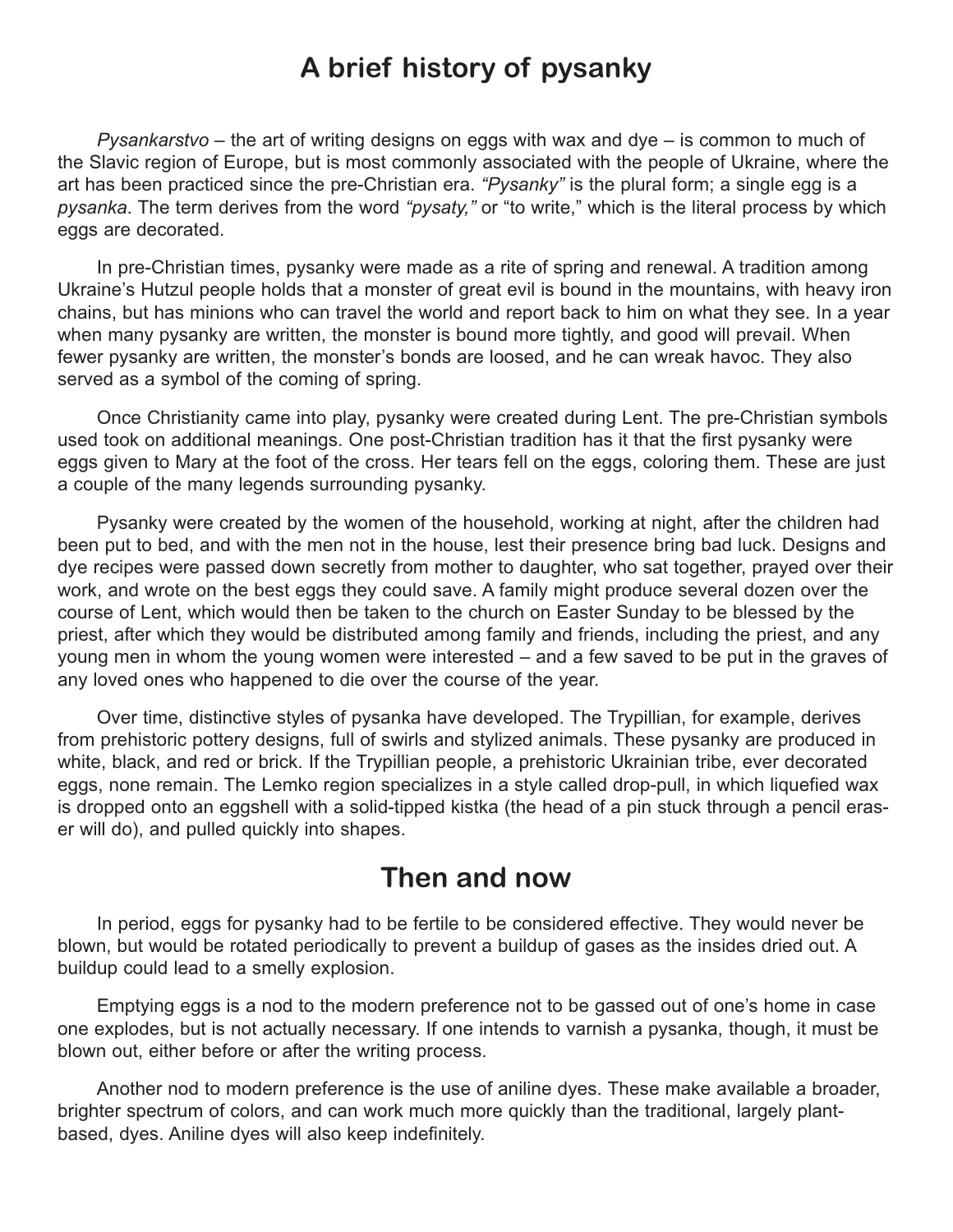## **Some common styles of pysanky**

The **Krapanka** is one of the oldest styles of pysanky. It consists of dots applied in wax, and then covered over with color, repeating the process until as many colors as desired have been used. The dots may be applied at random (as here) or in orderly patterns. One legend states that a woman standing at the foot of the Cross gave Mary a basket of eggs as a show of love and support, and Mary's tears colored the egg – the first krapanka. The dots can also symbolize the stars.





The **Endless Meander** or **Gypsy Roads** is an all-over pattern consisting of a wandering line that travels endlessly between two opposing fields of color. These lines can be swirled or jagged. The traditional colors are red and black. Evil spirits landing on the egg will get trapped in the pattern, never able to bother the residents of the house again.

**40 Triangles** is a bit of a misnomer, in that the design actually has 48 triangles. With more divisions, you can get 96 triangles, 192, 384, 768 ... as many as your steady hand and the size of the egg allow. Use the divisions any way your imagination devises.





The traditional Tree of Life features a large tree, usually flanked by horses or deer, on a vertically divided egg. The motif may be repeated on the other side, or a different design may be used.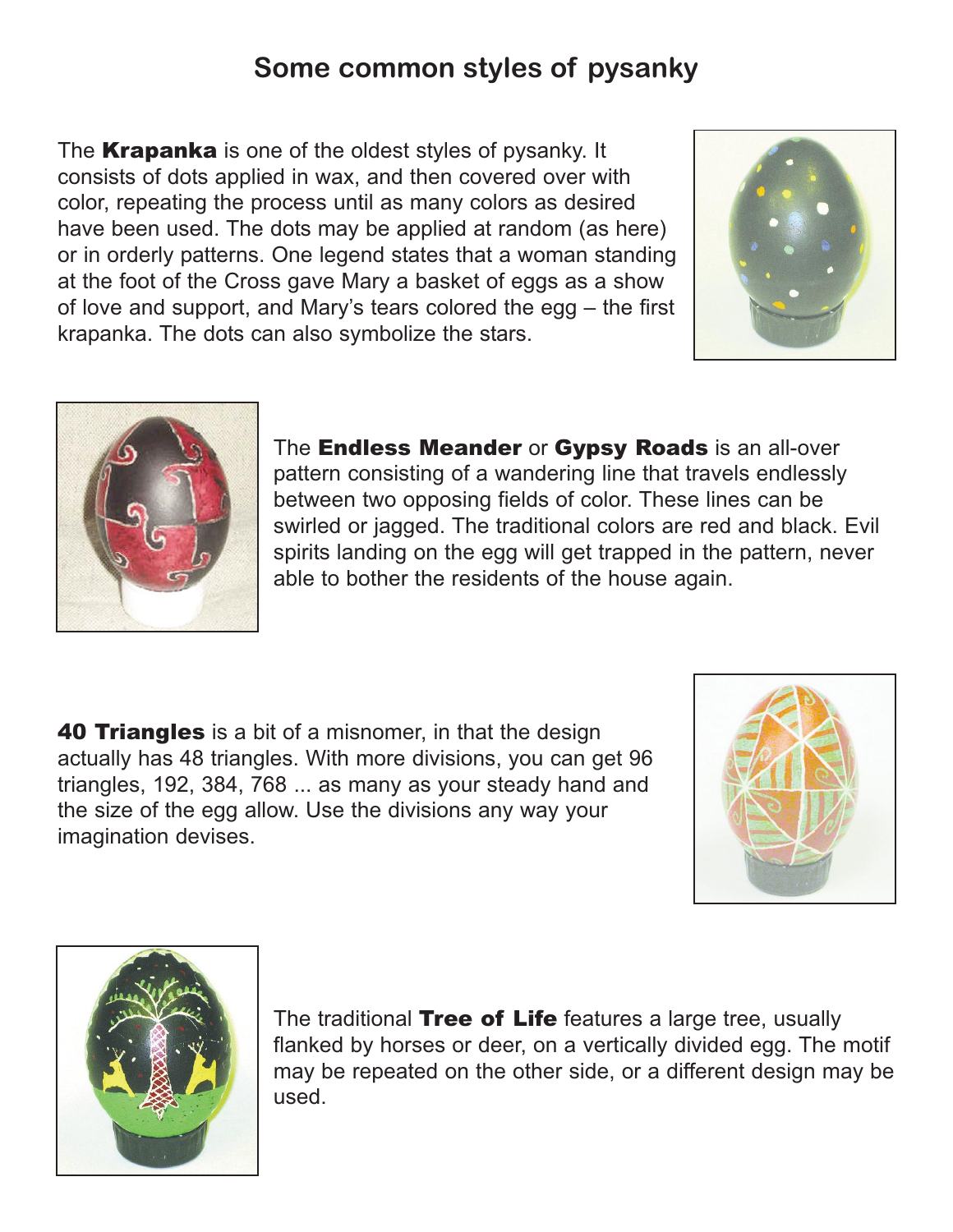These examples are by no means exhaustive!



#### Line/Meander:

A line completely surrounding an egg, or a motif on one side of an egg, indicates eternity. Specific shapes of line have additional meanings of their own. When used to surround another motif, the meander adds its meaning to that of the motif.

#### Dots:

Dots indicate stars, or Mary's tears. A dot enclosed in a circle shows the center of the universe  $-$  a symbology it shares with the egg itself. One of the simplest pysanky is the krapanka, consisting simply of colored dots.



#### Tripods:

Tripods are trinity symbols, and can mean anything that can be expressed as a trinity - Father/Son/Spirit, Maiden/Mother/Crone, Birth/Death/Resurrection, man/Woman/Child, etc.

 $\frac{1}{2}$ 



#### Crosses:

The four elements (earth, air, fire, water), the four sides of the earth, Christianity. A very common pysanka element, often seen with all four arms the same length.



#### Star:

A sun symbol. Purity, life, light, beauty.



#### Curls:

Curls indicate protection/defense. They can be used singly, or connected into meanders.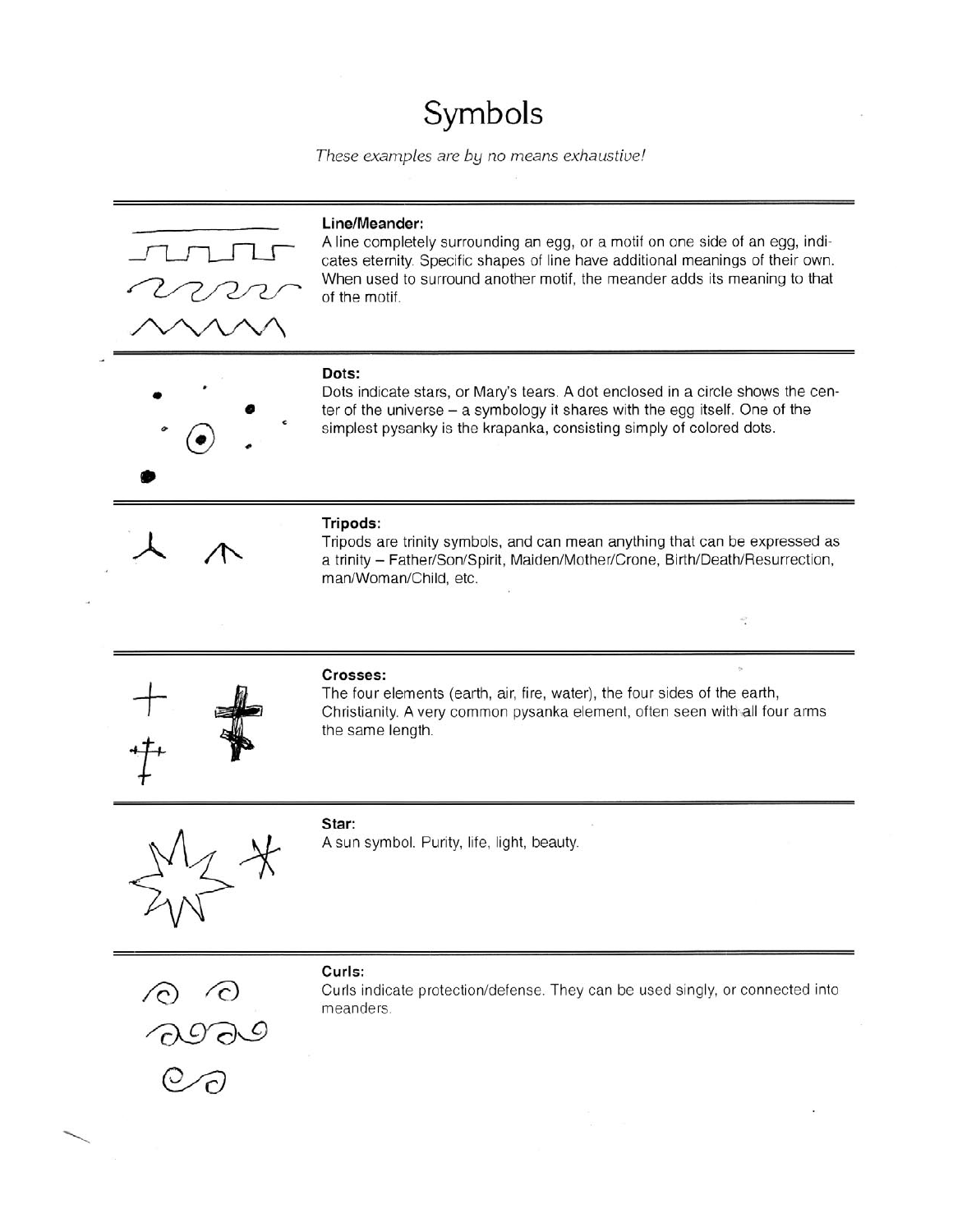These examples are by no means exhaustive!

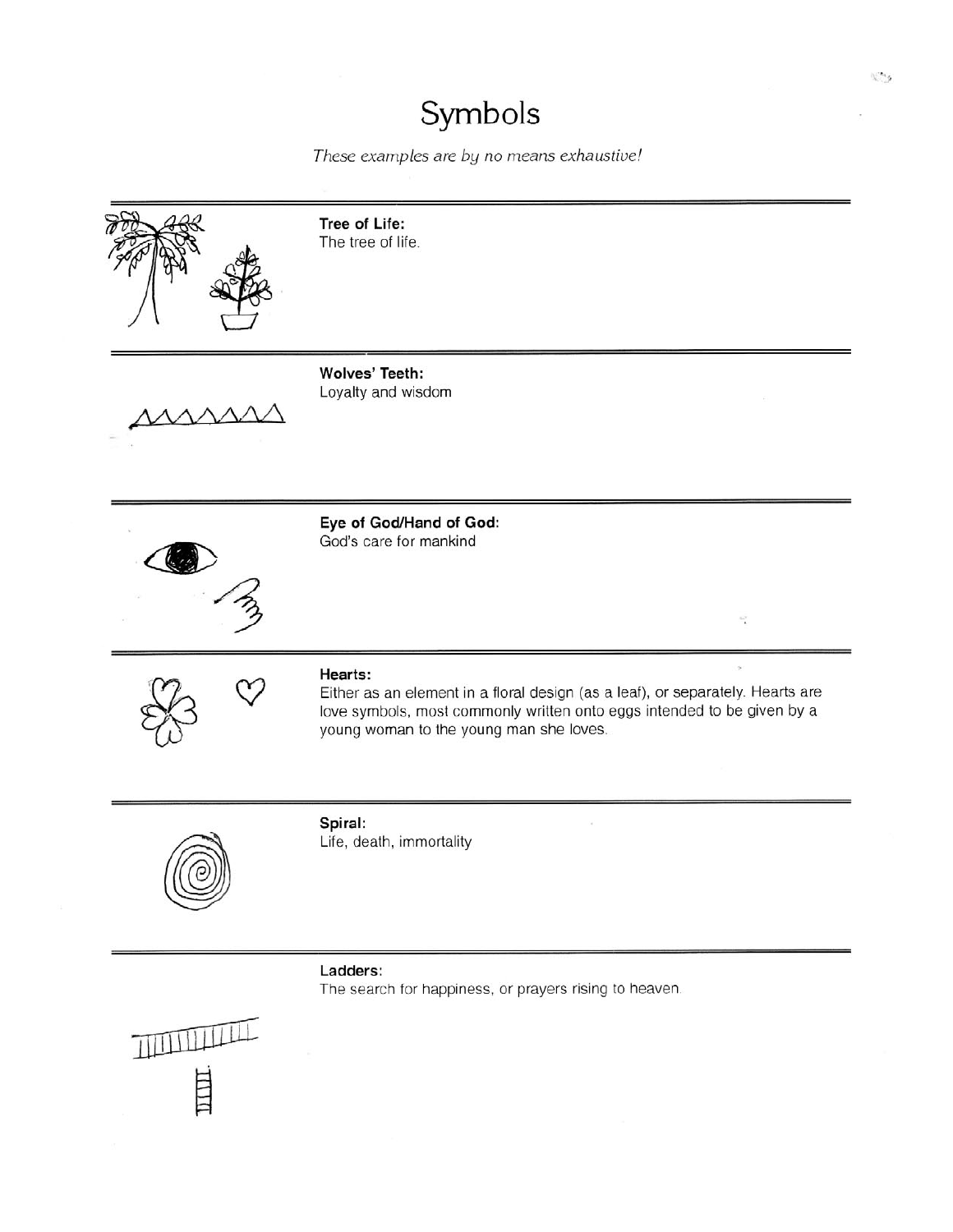These examples are by no means exhaustive!





#### Birds:

Spring, fertility, good wishes. A hen is specifically a female fertility symbol; a roosters symbolize good fortune. Birds are shown at rest, to keep the good wish symbolized from "flying away." Depictions of parts of birds share the meaning of the whole.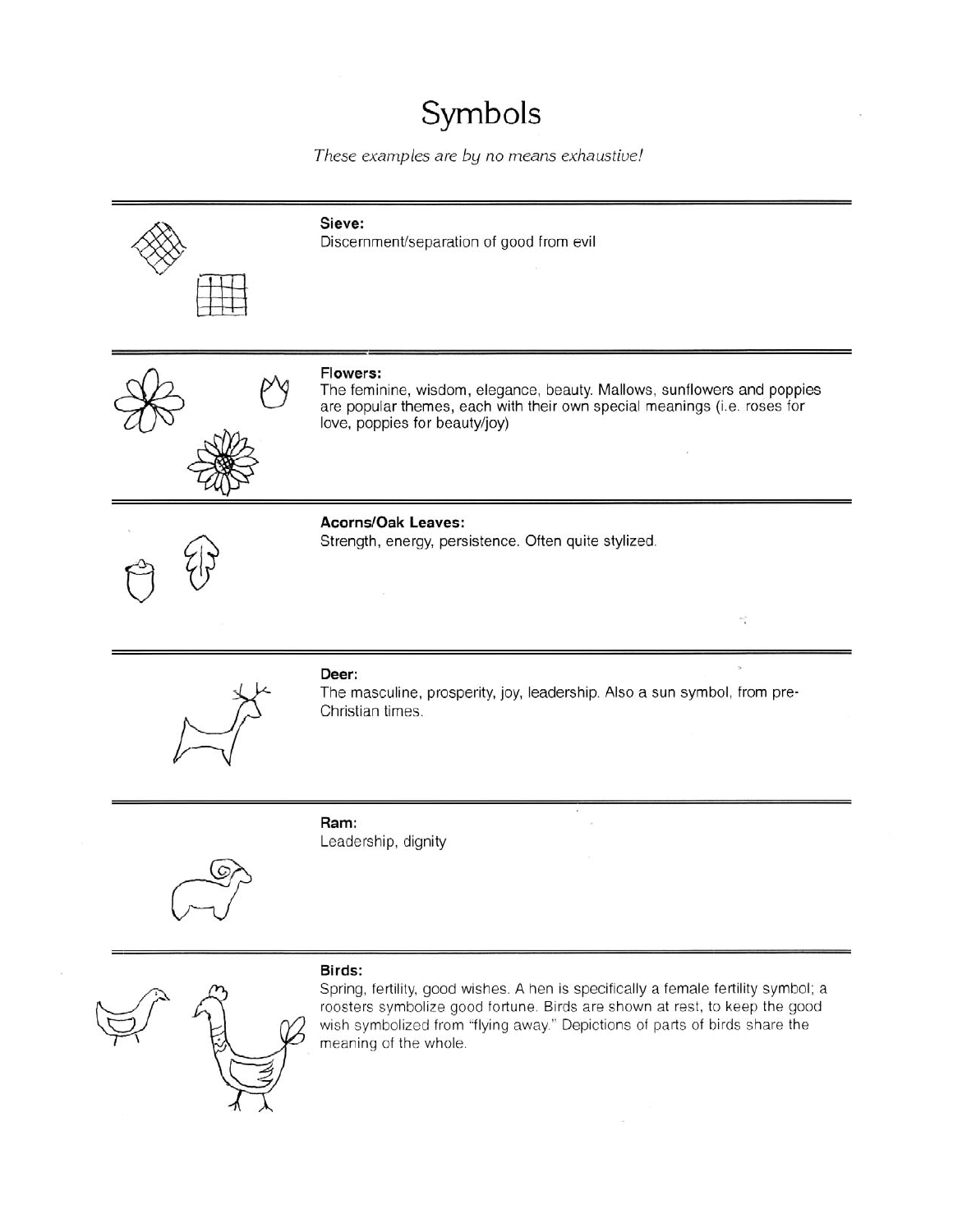These examples are by no means exhaustive!

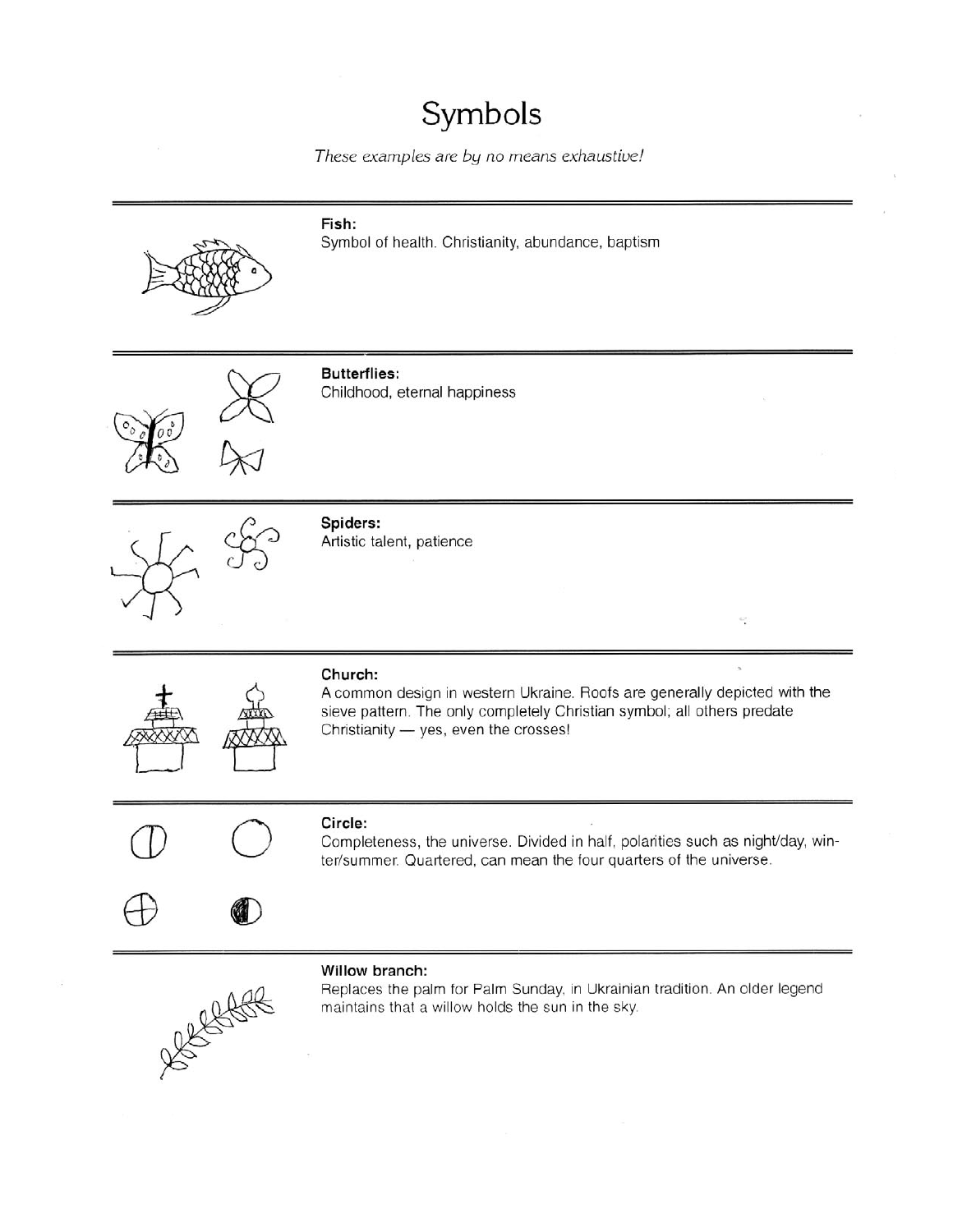These examples are by no means exhaustive!

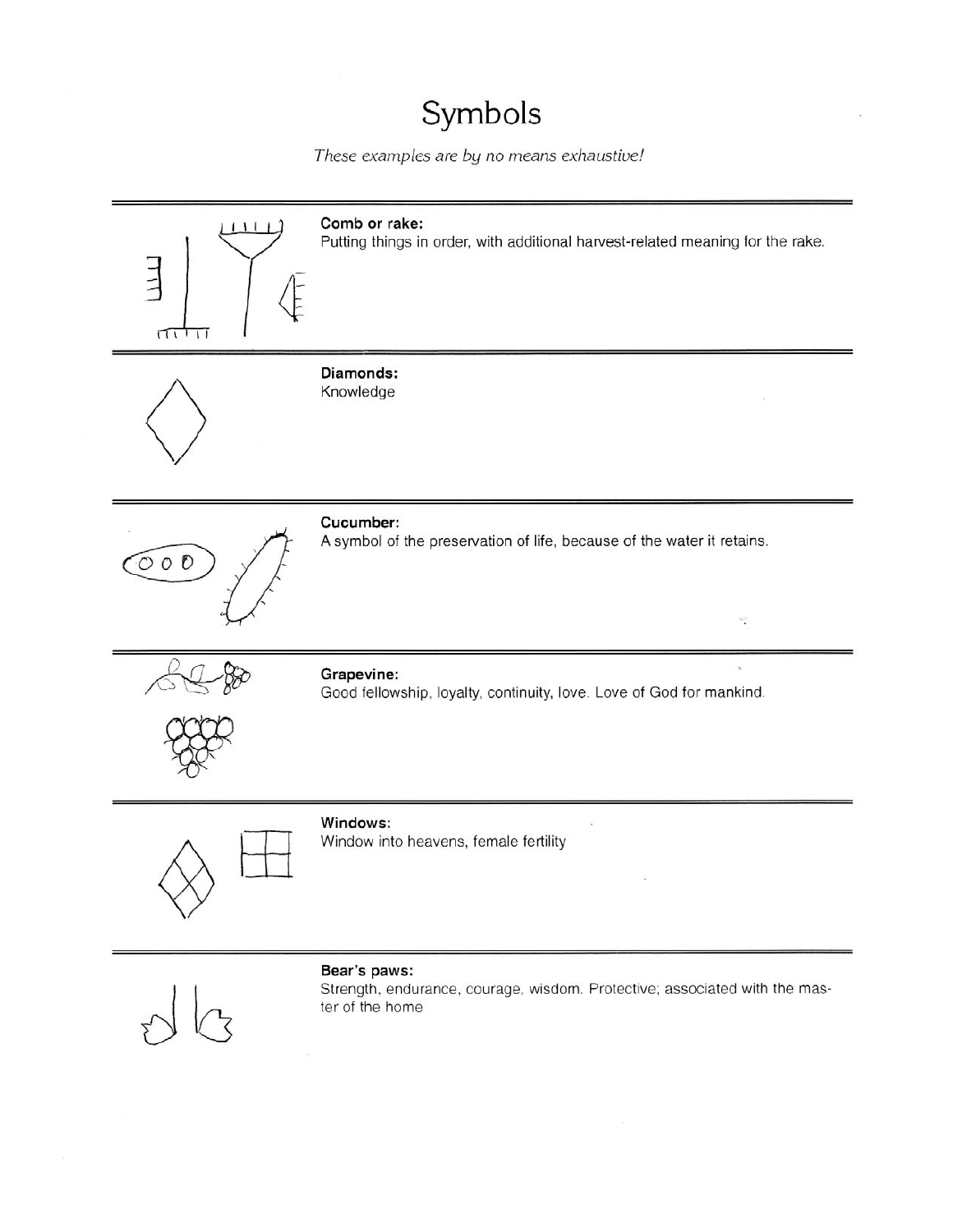These examples are by no means exhaustive!



![](_page_7_Picture_3.jpeg)

Pine tree: Endurance, strength, eternal life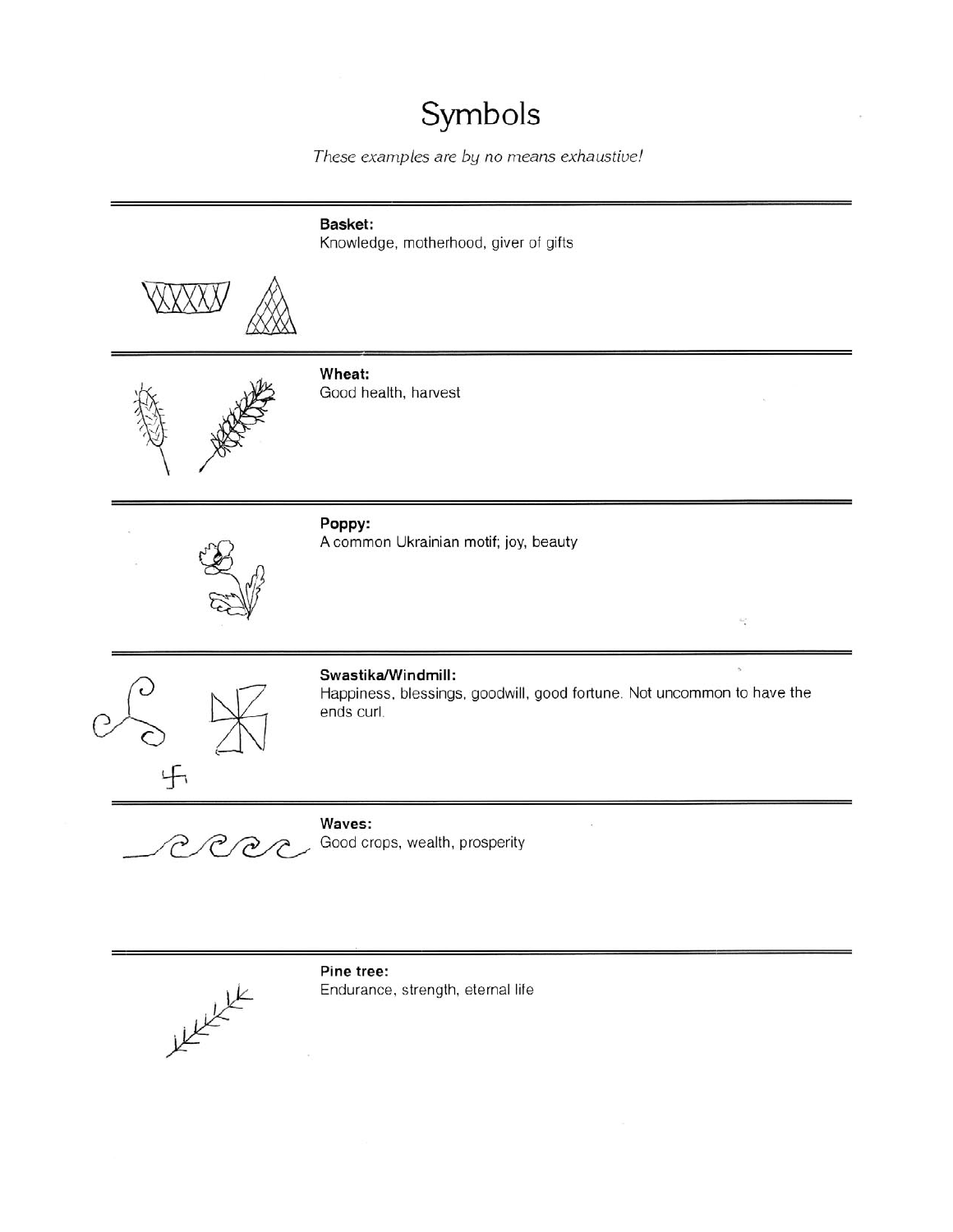These examples are by no means exhaustive!

Color has its own significance in the creation of pysanky, both individually and in combinations. To quote pysanka artist and instructor Luba Petrusha:

WHITE – Signified purity, birth, light, rejoicing, virginity.

YELLOW — The symbol of light and purity. It signified, youth, love, the harvest and perpetuation of the family. It is the color consecrated to the light deities, and the sun, stars, and moon. It the Christian symbol of reward and recognition.

GOLD — Spirituality, wisdom

ORANGE — The symbol of endurance, strength, and ambition. The color of a flame represented passion tempered by the yellow of wisdom. It is also the symbol of the everlasting sun.

PINK — Success, contentment

GREEN — The color of fertility, health, and hopefulness; of spring, breaking bondage, freshness, and wealth. In the Christian era it represents bountifulness, hope, and the victory of life over death. Green is the color of Christmas, Easter, and the Epiphany.

RED — The magical color of folklore signifying action, charity, and spiritual awakening. It also represented the sun and the joy of life and love. Pysanky with red fields or motifs are often given to children. In the Christian era it represents the divine love and passion of Christ, hope, passion, blood, fire, and the ministry of the church.

BLUE — Represented blue skies or the air, and good health, truth, and fidelity.

PURPLE — Represented fasting, faith, trust, and patience.

BROWN — Represented Mother Earth and her bountiful gifts; earth, harvest, generosity.

BLACK — Represented constancy or eternity, the center of the Earth, the darkest time before dawn. Black also signified death, fear, and ignorance.

### COMBINATIONS of COLORS

Black and white: mourning, respect for the souls of the dead.

Black and red: ignorance arising from passions.

Red and White: respect, protection from evil powers.

Four or more colors: family happiness, peace and love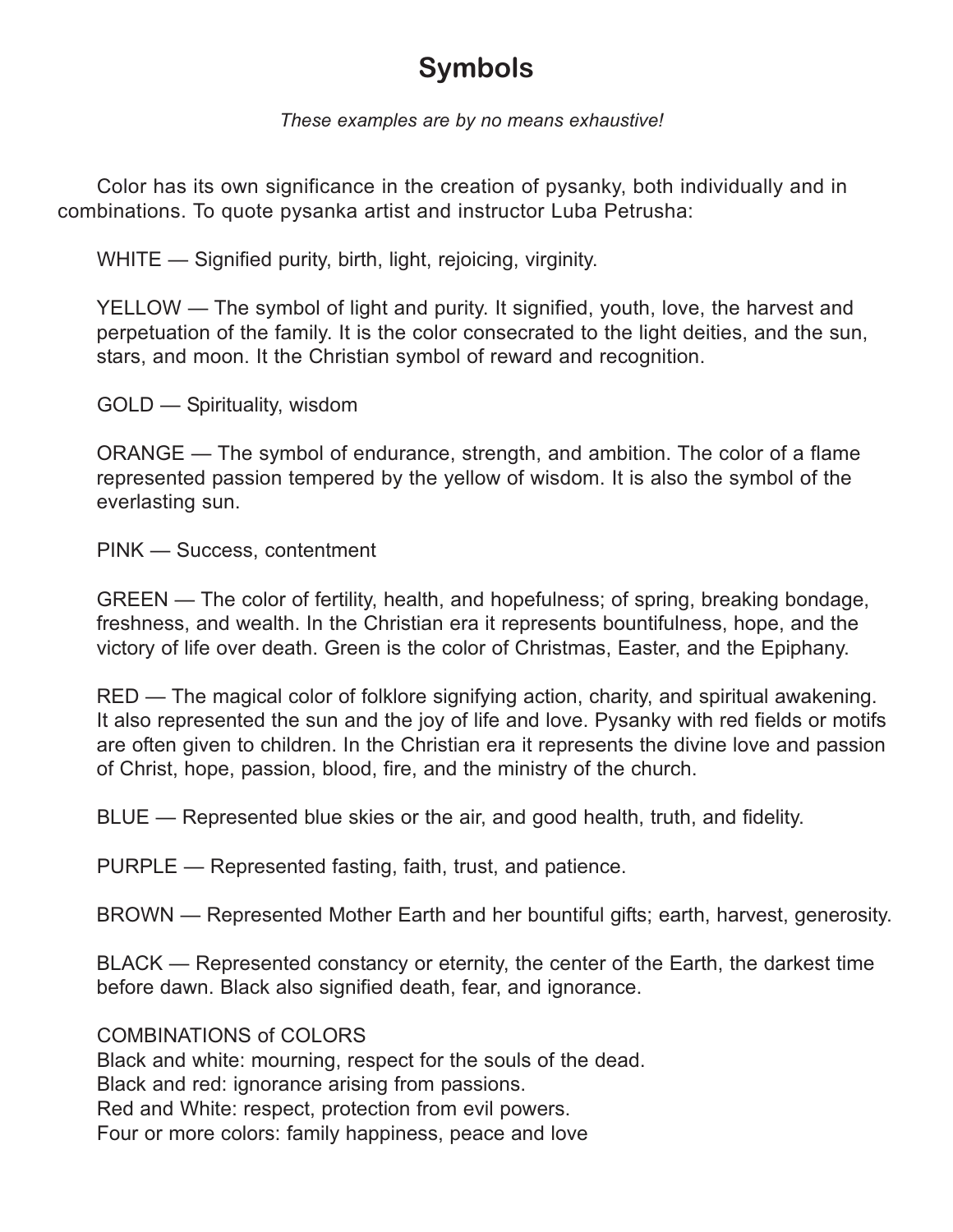## **Dividing the egg**

![](_page_9_Picture_1.jpeg)

#### Basic or "Gateway" **Division**

Draw an equator around the egg, and then meridians at 90 degrees from each other. This division is the basis for all of the other ones.

![](_page_9_Picture_4.jpeg)

### Triangle Division

Draw an extra set of meridians, so the egg has eight vertical sectors. Diagonal lines cut each sector into six sections. Intersections provide focal points for elements. There are 48 triangles here; double the meridians to get 96, etc.

![](_page_9_Picture_7.jpeg)

### **Vertical** Division

To either side of one meridian, draw a vertical line. This will define a band and two wide faces.

![](_page_9_Picture_10.jpeg)

#### Star Division 1

Draw diagonals through the meeting point of equator and meridian. Lightly sketch a circle or oval at one of the places where lines meet, and another farther out. Use the ovals as connection points. Layer points for complex stars.

![](_page_9_Figure_13.jpeg)

### Barrel Division

Above and below the equator, draw horizontal lines. Make this horiontal band as wide or as narrow as you like, or ring the egg with multiple bands.

![](_page_9_Picture_16.jpeg)

### Star Division 2

In a square at the intersection, draw horizontal and vertical bands, dividing the square into 9. Use the guides to set your points.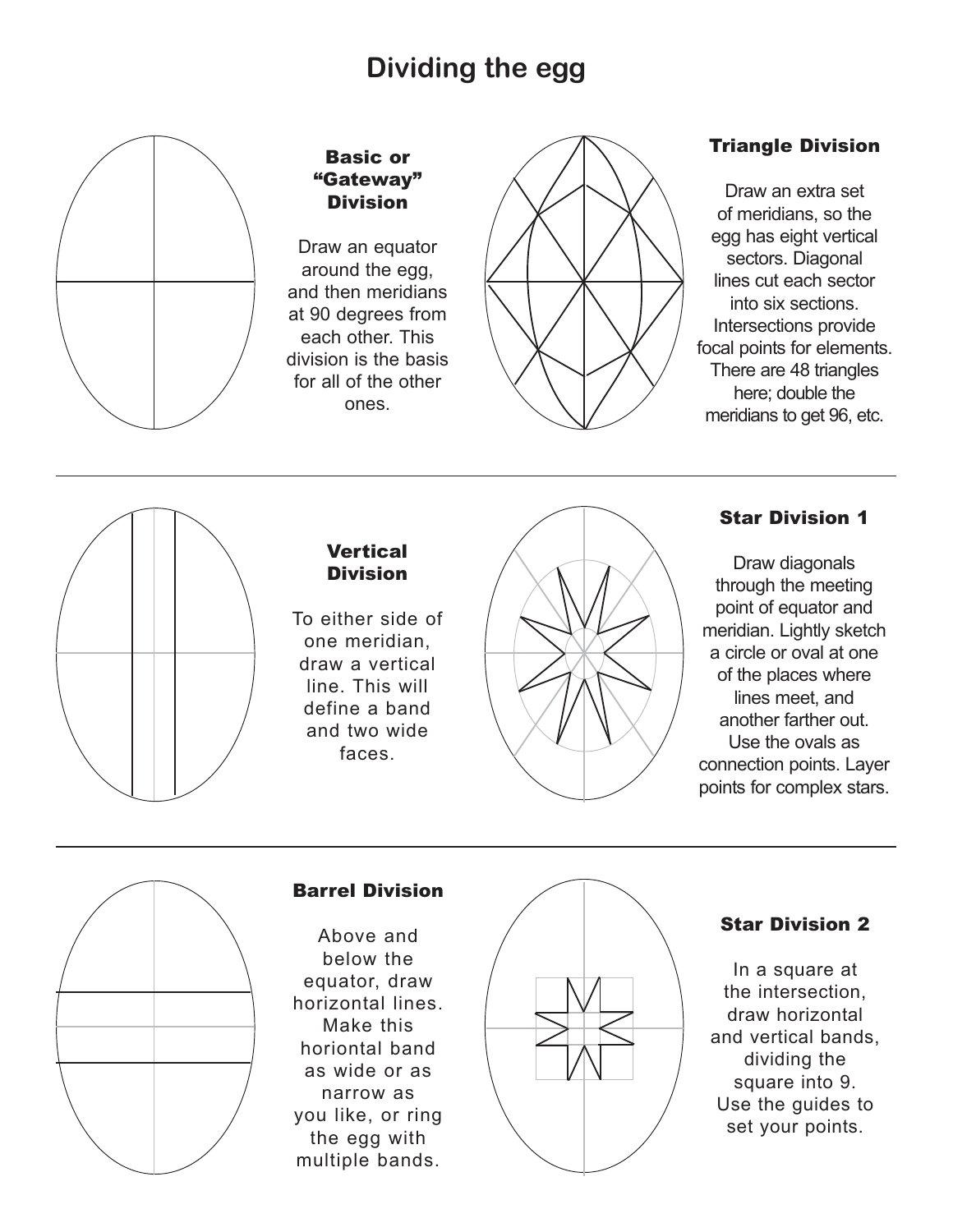![](_page_10_Picture_0.jpeg)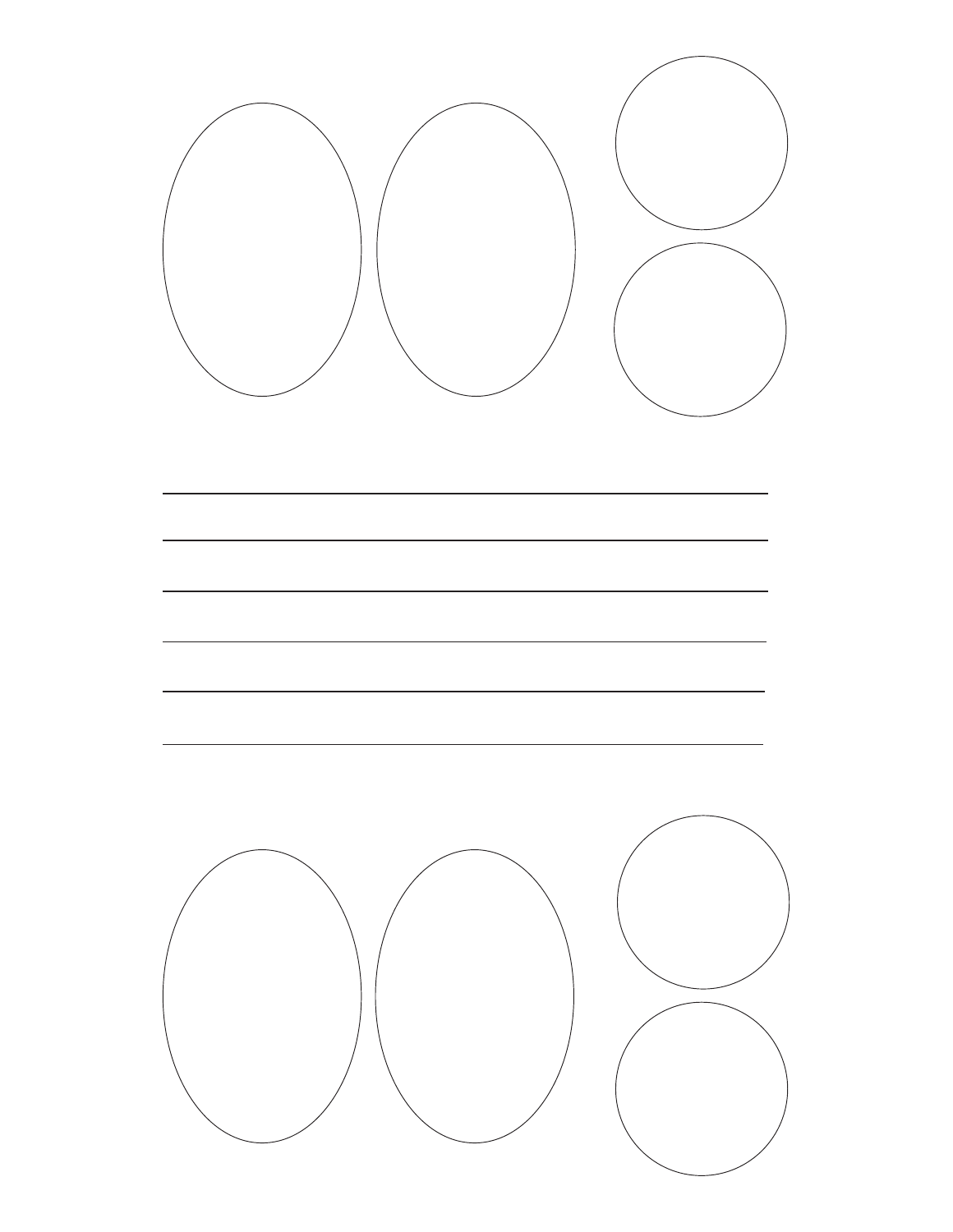## **How to write a pysanka**

#### What You'll Need:

- Eggshells, either pre-emptied or left intact
- Newspaper or other cover for workspace
- Dyes, and a protected place to put them
- At least one kistka (manual kistka come in up to four sizes)
- Beeswax
- Candle and flame source (matches/lighter
- Paper towels, for wiping and to place under egg
- Slotted spoon or other egg-dunking device
- Pencil for sketching design (do not erase)
- Towel, t-shirt or rag to elevate wrist comfortably

#### Preparation:

- Purchase eggs. If you must use grocery-store eggs, candle them against the case lights to check that you are getting the sturdiest eggs possible, with the fewest weak spots. Eggs bought directly from farmers' markets will generally be stronger and have fewer flaws.
- If necessary, clean eggs, with a mild soap and a minimum of scrubbing.
- Let dry.
- If you wish to blow out eggs before writing them, do it now. Rinse them out and let them drain, then cover the hole with wax. If not blowing them out before writing, allow them to warm up.
- You MAY choose to rinse eggs in a mild vinegar solution, just until bubbles appear.
- Let dry, or pat dry, whether you use the vinegar or not.
- Lay out your work area:
	- Lay down newspaper.
	- Fold a paper towel or two to make a work surface; you may want to support this on a cloth
	- Fold a cloth towel or t-shirt at a comfortable height as a rest for your working hand.
	- Put eggs, wax, kistky, pencil and candle (in a secure holder) where you can reach them, along with a flame source for the candle. Light candle now, or when ready to use it. You may also want a "sacrificial" egg for testing lines and wax flow. Alternately, you can test flow against your fingernail, or the newspaper, or even the candleholder. Kistka rests are available, or you can set the hot kistka against the candle holder.
	- Set up dyeing area, preferably where you won't nudge it (Dyes, paper towels, slotted spoon, rinsing bowl)

#### Method:

- Start with clean hands, so as not to smudge the egg.
- Lightly make baseline divisions on egg with a hard pencil. Lightly mark out basics of design on egg with a hard pencil. Don't write every line, just enough to guide you as you go. Pencil lines will be harder to see as the egg gets darker, anyway.
- Avoid erasing mistakes they'll be covered over. If you MUST, place the egg in a vinegar solution and rub with your finger; the lines will come off!
- Lay the egg on the work surface. A paper towel folded into a square provides a clean place to put the egg; watch as you progress so you can move the egg or change the paper, to prevent getting the egg dirty.
- Heat the kistka for several seconds in the blue part of the candle flame (heat just the opening of the cone for a traditional kistka, but the whole head, if you like, of a delrin one). Drag it across the wax to scoop some into the cone. The kistka should be hot enough that it glides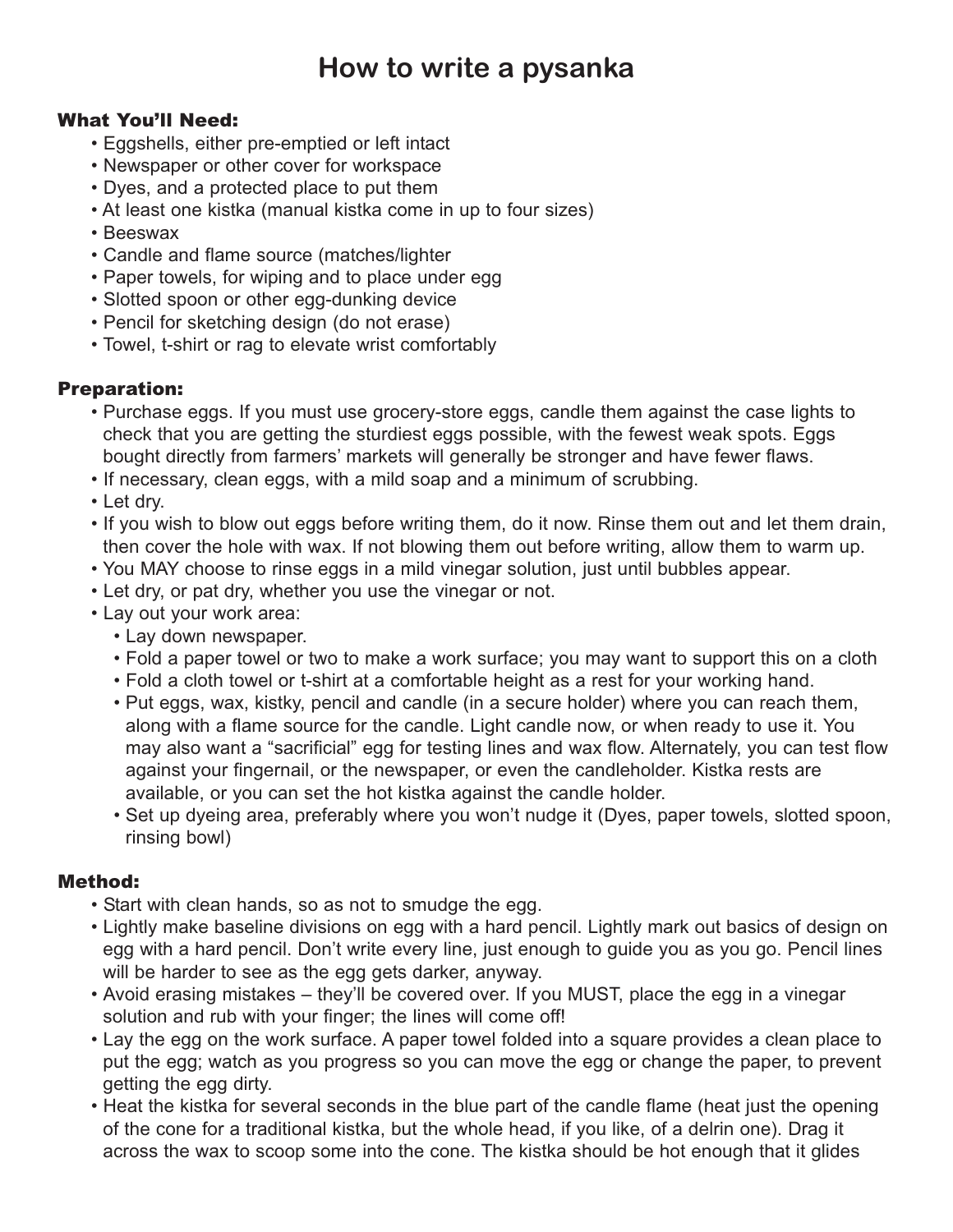through like a knife through butter. Reheat for a few seconds (a 3-count or 4-count should do) to melt the wax (heat the point of the cone on a traditional kistka). If the wax catches fire, blow it out.

- You can test wax flow on the sacrificial egg, if you like. If you see that a blob of wax has formed, touch the kistka to the sacrificial egg or the newspaper. Blots transferred to the surface of the egg are permanent; all you can do is work them into the design.
- Prop your working arm on a folded towel, rag or other object to support your wrist in a position that will let you work comfortably.
- Holding the kistka as you would a hairbrush, touch the tip to the egg, at one of the intersections on your design. Moving away from yourself, pull the kistka along the line. Rotate the egg as needed to expose unwritten areas, but keep the egg on the surface. You'll have much better control.
- As needed, scoop more wax. Cover all areas you want to have stay your current color. You may use a heavier kistka to fill in larger areas. When possible, start and stop at intersections.
- When you have covered all areas with the first color, take your egg to your dyeing station, and dip it in the next color (usually, the "first" color will be white, so the first dip is actually the second color in the design). If the egg has been emptied, you'll have to hold it under. Move it a couple of times, to prevent lighter-colored areas from forming where it touches the container. You can pull it out as soon as it achieves the desired shade, as briefly as a few seconds, or up to several minutes.
- Blot the egg dry. Don't rub; you might loosen the wax.
- Return to your workstation, reload the kistka, and start writing the areas that will stay that color. Work from lighter to darker, noting that light-to-dark does NOT follow the "ROYGBIV" order.
- If you are using only a small amount of green or blue, you can dot the color on with a Q-tip, a paintbrush, or even a small stick. Cover the areas you want with wax, and proceed to the next color. The deeper color will "overwrite" the edges of color you've left uncovered. If the design uses a lot of the blue or the green, by all means, use the full immersion method.
- Repeat the dyeing step, and continue repeating until you have all the colors that you want.
- Dip the egg in a final color (usually purple, brick or black). Leave the egg longer in the last color to ensure good coverage – even eggs that take the lighter colors unevenly will usually do well when dipped in the black.
- Hold your waxed and dyed egg to the SIDE of the candleflame, until a patch of wax melts and becomes shiny. Wipe the melted wax off your egg with a paper towel. Move to another spot, find a clean spot on your paper towel, and repeat until you have uncovered the egg completely. Holding the egg above the candle will cause the candle to deposit soot on the egg.
- You may choose to varnish your egg, but it's not necessary just remember to be careful! And if you do not empty your egg, whether before or after, DO NOT varnish it.
- If you choose to empty your egg after writing it, you can dump extra wax over the area where you will make the hole, which will protect the surface of the egg from the contents of the egg, before you remove the wax. Empty the egg, and unwax as described above. Alternately, if you plan to varnish the egg, do at least one coat before making the hole, again to protect the surface from the contents.
- If you empty the egg AFTER writing it, and you have used aniline dyes, discard the contents. The dyes are poisonous.
- If you empty the egg BEFORE writing it, and you don't want to use the contents immediately, scramble them up, add a pinch of salt, and freeze them in whatever batches seem good to you. Many recipes call for two or three eggs, so that's a reasonable batch.